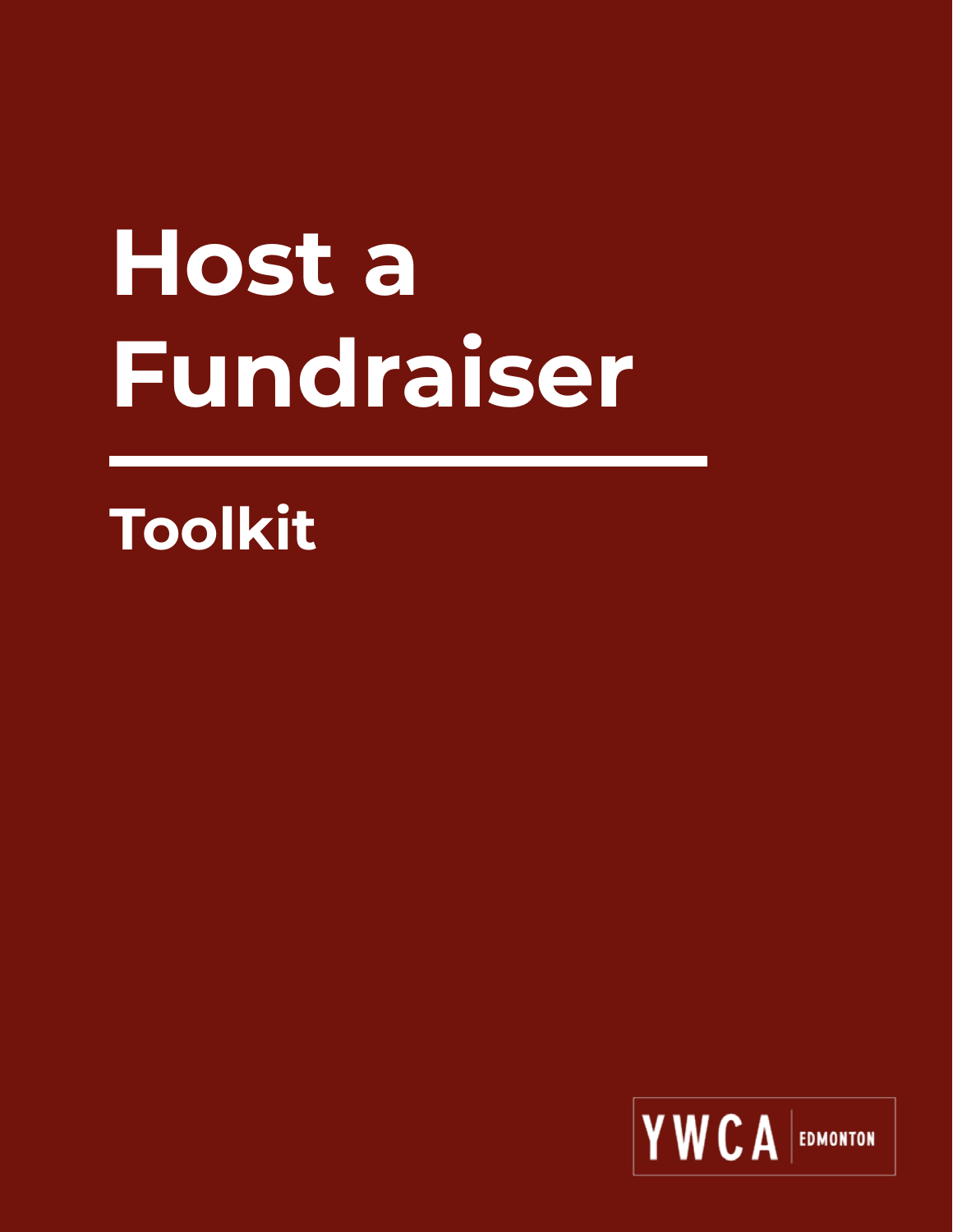

# **THANK YOU**

Thank you for your generosity and interest in hosting a fundraiser to support YWCA Edmonton. Hosting a fundraiser lets you to do something fun while you build community spirit, raise awareness and raise funds. With your help we can work together and offer health, hope and healing to vulnerable women and their families.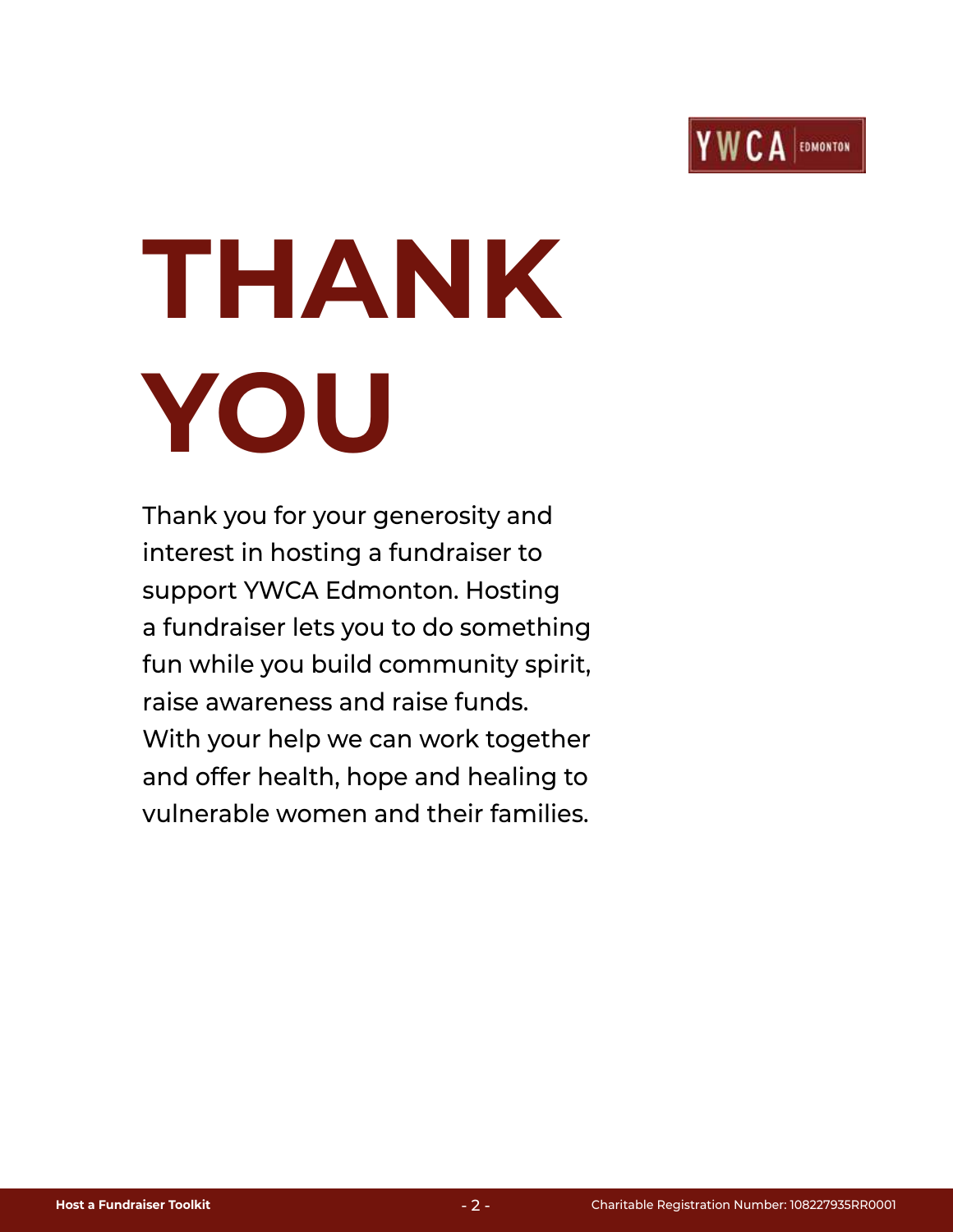### **FUNDRAISER BASICS**



Here are some pointers to help you get started on your fundraiser:

#### **1 CONTACT US**

Our team is happy to answer any questions you may have about your fundraiser. Please contact us via email at *[events@ywcaedm.org](mailto:events%40ywcaedm.org?subject=Host%20Your%20Own%20Fundraiser)* to chat about it.

• If it sounds like a good fit for both parties, read the Guidelines then complete and return both pages of the Application Form.

• Please wait for written approval before proceeding with the planning or promotion of your event.



- What type of event are you going to host?
- Where will the event be held? What date/s will you host it?
- What is your fundraising goal? How will you raise funds?
- What is your expense budget? What costs will be incurred?
- How are you going to promote your event?
- Do you need help with this? *(Form a committee: ask friends and family, recruit volunteers)*